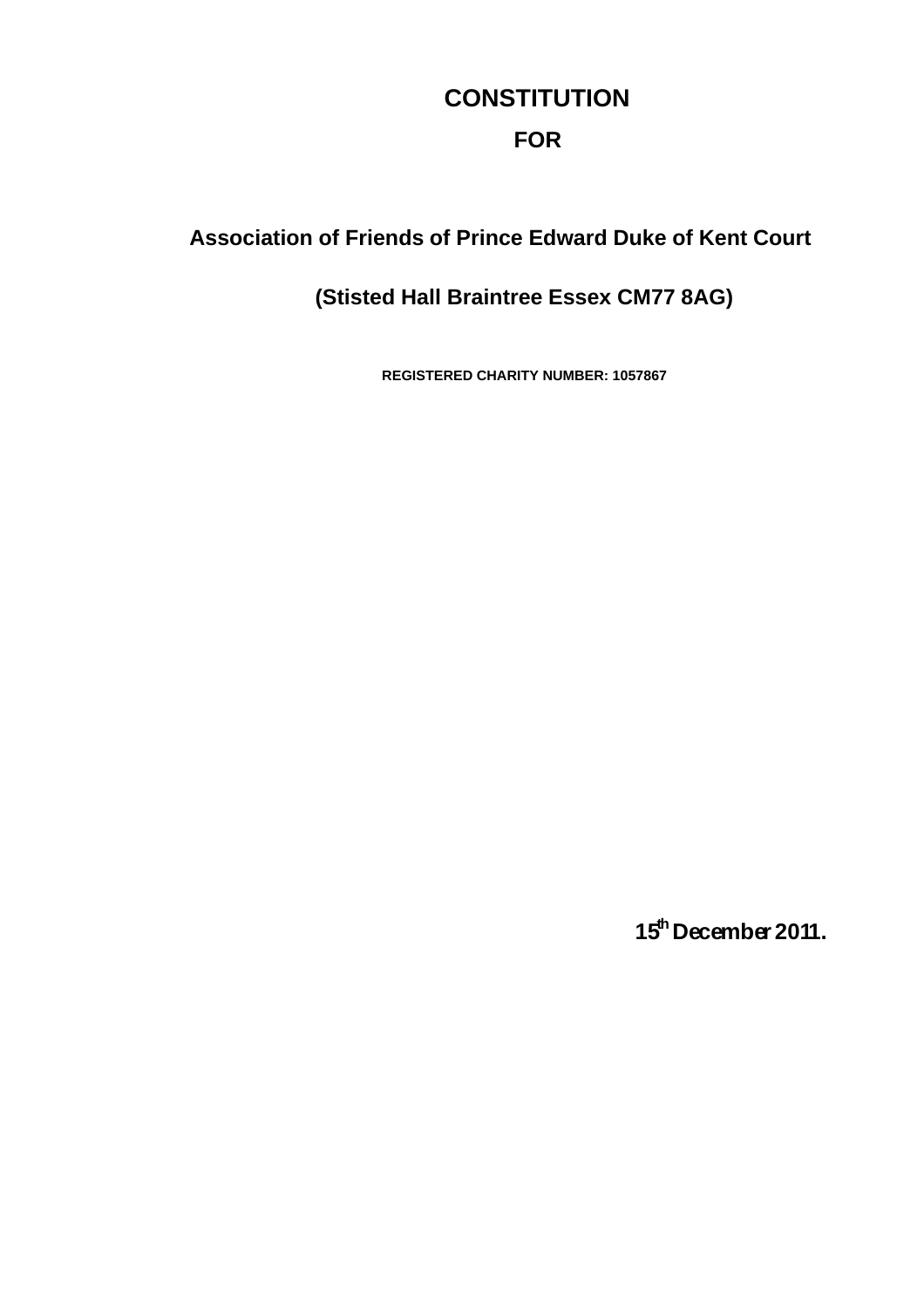### **The Association of Friends of Prince Edward Duke of Kent Court Constitution**

*(Originally adopted Thirdday of November2005 and amended at the Annual General Meeting held on Thursday 15th December2011)*

#### **A. Name.**

The name of the Association is 'Association of Friends of Prince Edward Duke of Kent Court' ("the Charity")

#### **B. Administration**.

Subject to the matters set out below the Charity and its property shall be administered and managed in accordance with this constitution by the members of the Executive Committee, constituted by clause G of this constitution ("the Executive Committee").

#### **C. Objects.**

The Charity's objects ("the objects") are to relieve and assist by all Charitable Means the Residents of Prince Edward Duke of Kent Court Essex or the Residents of such other Royal Masonic Benevolent Institution Home as shall exist in Essex.

#### **D. Powers.**

In furtherance of the objects but not otherwise the Executive Committee may exercise the following powers:

- (i) power to raise funds and to invite and receive contributions provided that in raising funds the Executive Committee shall not undertake any substantial permanent trading activities and shall conform to any relevant requirements of the law.
- (ii) power to employ such staff (who shall not be members of the Executive Committee) as are necessary for the proper pursuit of the objects and to make all reasonable and necessary provision for the payment of pensions andsuperannuation for staff and their dependants.
- (iii) power to co-operate with other charities, voluntary bodies and statutory authorities operating in furtherance of the objects or of similar charitable purposes and to exchange information and advice with them.
- (iv) power to establish or support any charitable trusts, associations or institutions formed for all or any of the objects;
- (v) power to appoint and constitute such advisory committees as the Executive Committee may think fit;
- (vi) power to do all such other lawful things as are necessary for the achievement of the objects.
- (vii) subject to the requirement and permission of the Home Manager to provide practical assistance with such things as driving the minibus and tasks that may be required within the house and garden, as required or to provide transport for the benefit of Residents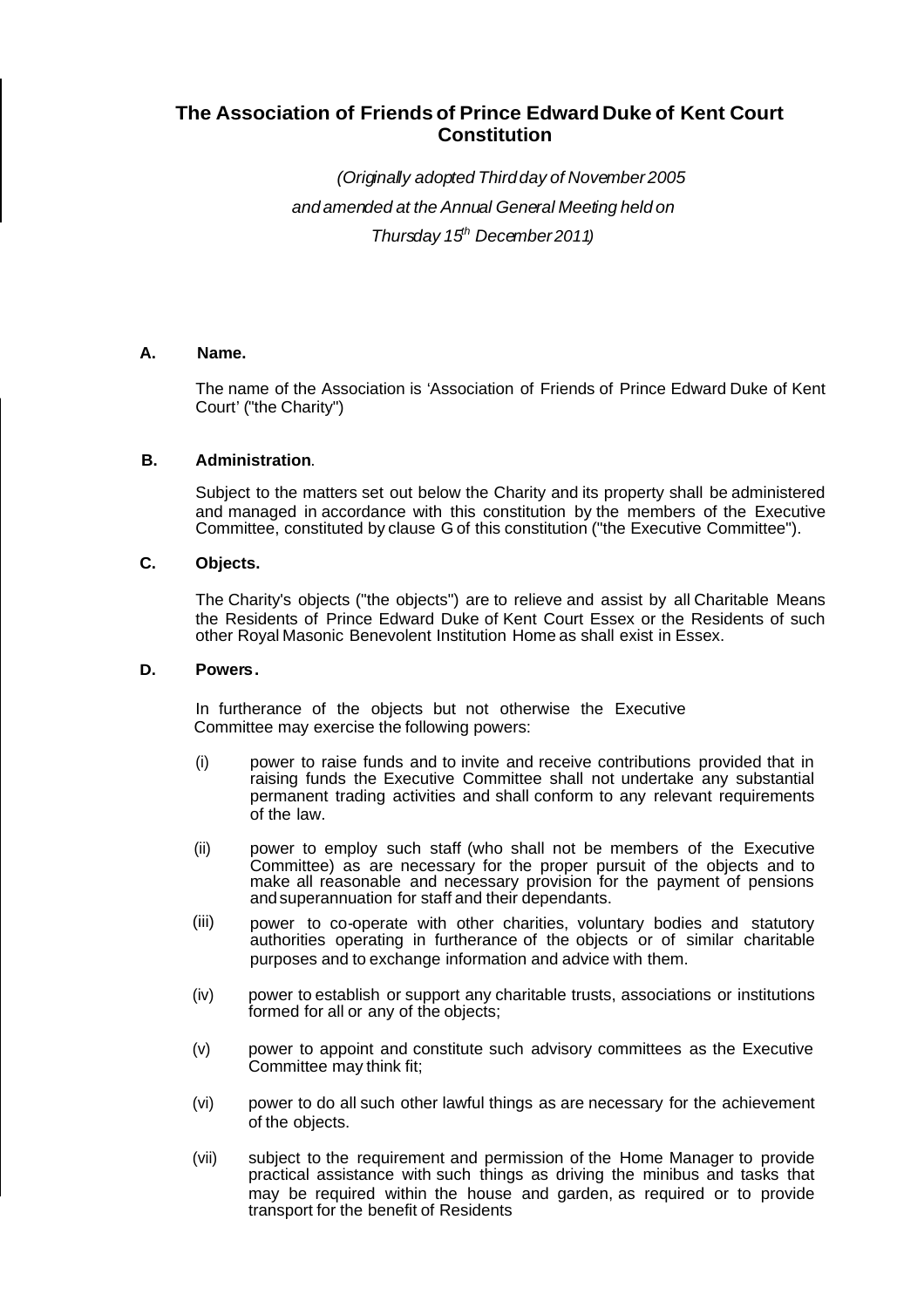(viii) to organise the visits of Residents for social or entertainment purposes to places of entertainment or interest or Members' homes to help residents to maintain a full life in the community.

(ix) to provide forthe Residents, social and recreational amenities of all kinds.

(x) to encourage Lodges and their Members to visit the Home and the Residents therein.

(xi) to provide a link between the Home andother Masonic Organisations.

(xii) regularly to get to know Individual residents taking a particular interest in those people who have minimal or no contact with relatives.

(xiii) to facilitate male residents attending Lodge meetings, as appropriate, but not to pay the cost of meals at such Meetings unless in the case of Special Hardship.

(xiv) to appoint group representatives who all (a) be the link between the Executive Committee and the Lodges and their members, (b) carry out such Policy as shall from time to time be decided by the Executive Committee, (c) carry out such specific responsibilities and organisation of activities as shall be decided by the Executive Committee.

#### **E. Membership.**

(1) Membership of the Charity shall be open to any person over the age of 18 years interested In furthering the objects and who has paid the annual subscription laid down from time to time by the Executive Committee.

(2) Every member shall have one vote.

(3) The Executive Committee may by unanimous vote and for good reason terminate the membership of any individual: provided that the individual concerned shall have the right to be heard by the Executive Committee, accompanied by a friend, before a final decision is made.

#### **F. HonoraryOfficers.**

Those qualified to be Honorary Officers shall be members of the Charity who shall have been elected as Trustees of the Charity at the Annual General Meeting or who have been co-opted as Trustees in accordance with Clause G2 hereof.

President: The Provincial Grand Master for Essex shall appoint a President for the Charity for such duration as he sees fit. The Provincial Grand Master for Essex may remove an appointed President at any time, subject to another appointment of a President being made by him within 30 days thereof

Chairman of Trustees: At the Annual General Meeting the Members shall elect from amongst themselves a Chairman, whose nomination has previously been approved in writing by the Provincial Grand Master.

Secretary and Treasurer: At the Annual General Meeting the Members shall elect from amongst themselves a Secretary and a Treasurer.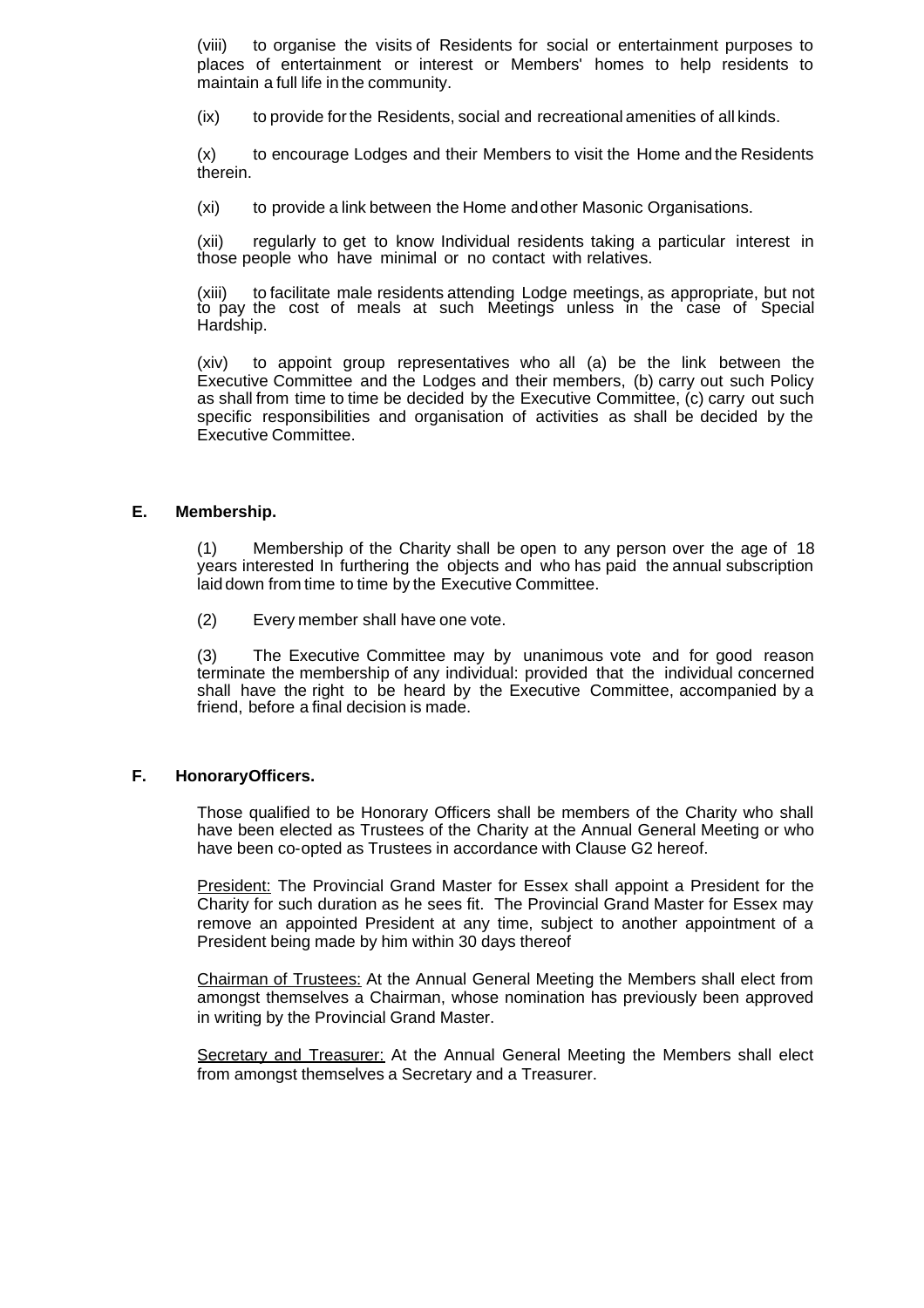#### **G. Executive Committee.**

(1) The Executive Committee shall consist of notless than 5 members, nor more than 15 members being:

- (a) the Honorary Officers specified in the preceding clause;
- (b) Vice Chairman Assistant Secretary Membership Secretary House Advisor Residents Activity Organiser/Representative Home Coordinator

all of whom shall be Trustees of the Charity elected at the annual general meeting and who shall hold office from the conclusion of that meeting.

(2) The Executive Committee may In addition appoint not more than 2 co-opted members but so that no-one may be appointed as a co-opted member If, as a result, more than one third of the members of the Executive Committee would be co-opted members. Each appointment of a co-opted member shall be made at a special meeting of the Executive Committee called under clause J and shall take effect from the end of that meeting unless the appointment is to fill a place which has not then been vacated in which case the appointment shall runfrom the date when the post becomes vacant.

(3) All the members of the Executive Committee shall retire from office together at the end of the annual general meeting next after the date on which they came Into office but they may be re-elected or re-appointed.

(4) The proceedings of the Executive Committee shall not be invalidated by any vacancy among their number or by any failure to appoint or any defect In the appointment or qualification of a member.

(5) Nobody shall be appointed as a member of the Executive Committee who is aged under 18 years or who would if appointed be disqualified under the provisions of the following clause

(6) No -person shall be entitled to act as a member of the Executive Committee whether on a first or on any subsequent entry Into office until after signing In the minute book of .the Executive Committee a declaration of acceptance and of willingness to act In the trusts of the Charity.

#### **H Determination of Membership of Executive Committee.**

A member of the Executive Committee shall cease to hold office if he or she:

- (1) Is disqualified from acting as a member of the Executive Committee by virtue of section 72 of the Charities Act 1993 (or any statutory re-enactment or modification of that provision).
- (2) becomes incapable by reason of mental disorder, illness or injury of managing and administering his or her own affairs;
- (3) is absent without the permission of the Executive Committee from all their meetings held within a period of six months and the Executive Committee resolve that his or her office be vacated; or
- (4) notifies to the Executive Committee a wish to resign (but only If at least three members of the Executive Committee will remain in office when the notice of resignation is to take effect).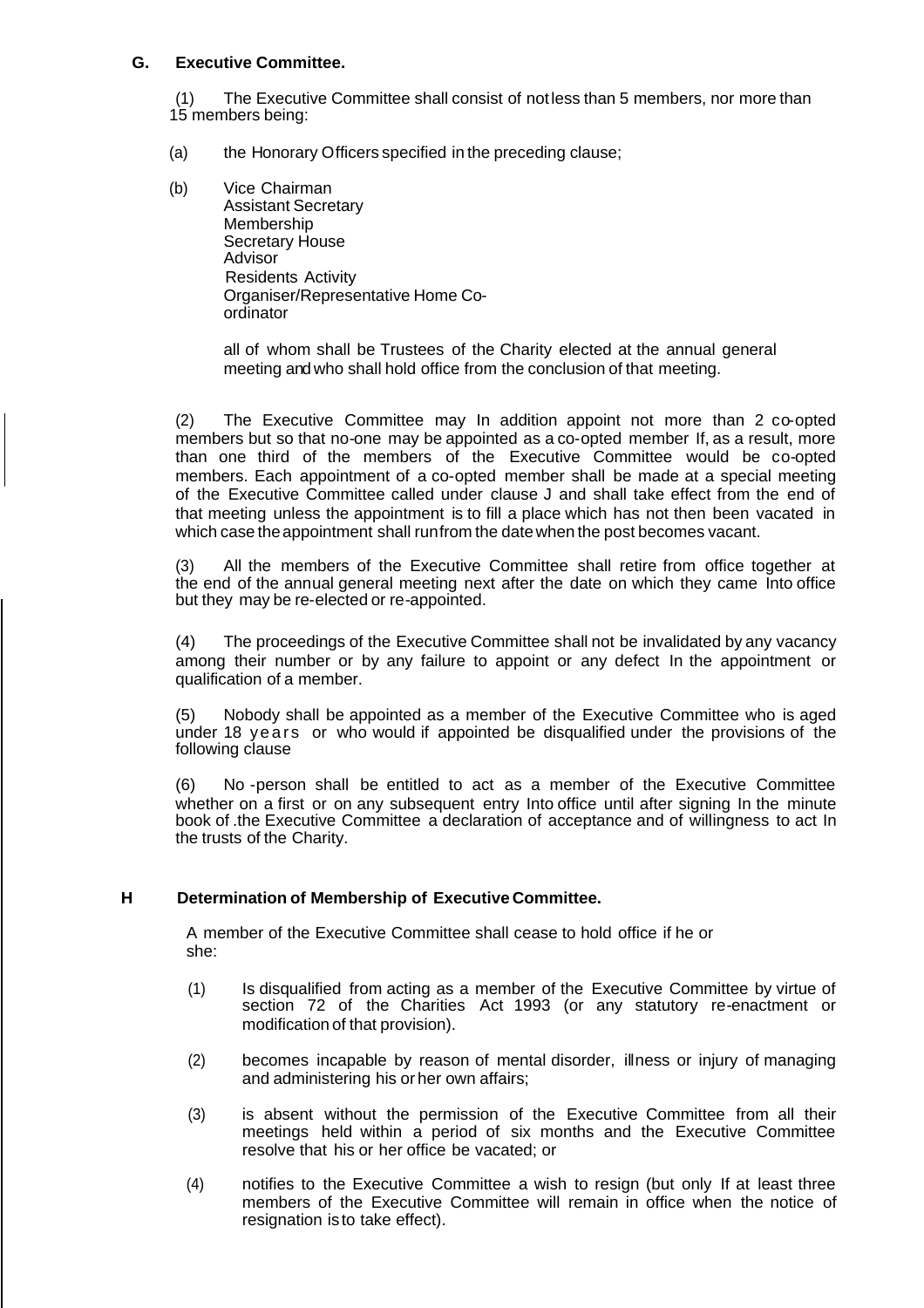#### **I. Executive Committee Members nottobe personallyInterested.**

No member of the Executive Committee shall acquire any interest In property belonging to the Charity (otherwise than as a trustee for the Charity) or receive remuneration or be Interested (otherwise than as a member of the Executive Committee)in anycontract enteredintoby ExecutiveCommittee.

#### **J. Meetingsandproceedingsof the ExecutiveCommittee.**

- (1) The Executive Committee shall hold at least four ordinary meetings each year. A special meeting may be called at any time by the chairman or by any five members of the Executive Committee upon not less than 14 days' notice being given to the other members of the Executive Committee of the matters to be discussed but if the matters include an appointment of a co-opted member not less than 21 days' notice must be given.
- (2) The chairman shall act as chairman at meetings of the Executive Committee. If the chairman is absent from any meeting, the members of the Executive Committee present shall choose one of their number to be chairman of the meeting beforeanyother business is transacted.
- (3) There shall be a quorum when at least one third of the number of members of the Executive Committee for the time being or three members of the Executive Committee, whichever Isthe greater, are present at a meeting.
- (4) Every matter shall be determined by a majority of votes of the members of the Executive Committee present and voting on the question but in the case of equality of votes the chairman of the meeting shall have a second or casting vote.
- (5) The Executive Committee shall keep minutes, in books kept for the purpose, of the proceedings at meetings of the Executive Committee and any subcommittee.
- (6) The Executive Committee may from time to time make and alter rules for the conduct of their business, the summoning and conduct of their meetings and the custody of documents. No rule may be made which Is Inconsistent with this constitution.
- (7) The Executive Committee may appoint one or more sub-committees consisting of three or more members of the Executive Committee for the purpose of making any inquiry or supervising or performing any function or duty which in the opinion of the Executive Committee would be more conveniently undertaken or carried out by a sub-committee: provided that all acts and proceedings of any such sub-committees shall be fully and promptly reported to the Executive Committee.
- (8) The Business of the Charity shall be carried out by the Executive Committee andthe Policy of the Charity shall be determined by them.

#### **K. Receipts and expenditure.**

- (1) The funds of the Charity, including all donations contributions and bequests, shall be paid into an account operated by the Executive Committee in the name of the Charity at such bank as the Executive Committee shall from time to time decide. All cheques drawn on the account must be signed by at least two members of the Executive Committee.
- (2) The funds belonging to the Charity shall be applied only in furthering its objects.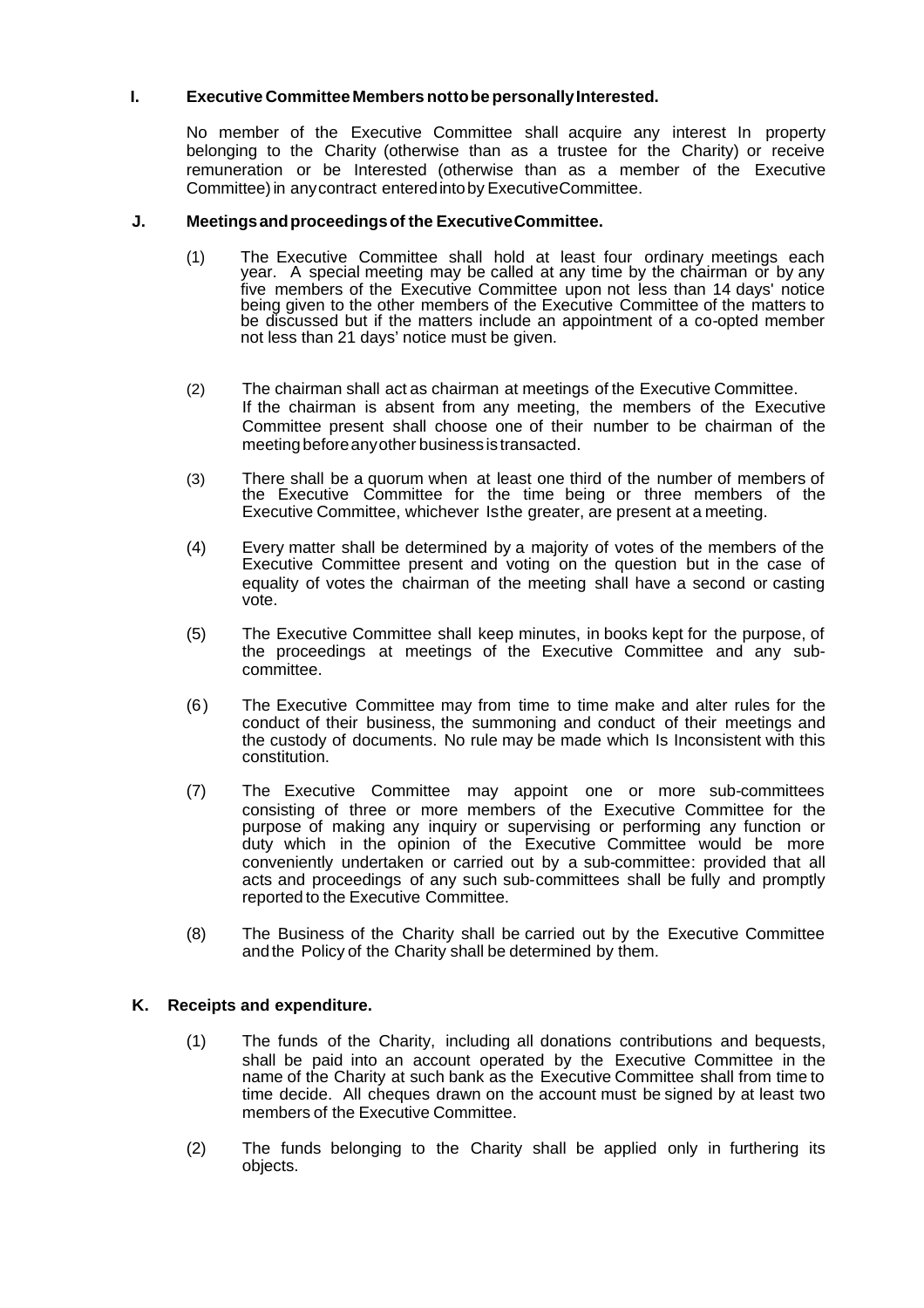#### **L. Property.**

- (1) Subject to the provisions of sub-clause (2) of this clause, the Executive Committee shall cause the title to:
	- (a) all land held by or in trust for the Charity which Is not vested in the Official Custodian for Charities; and
	- (b) all investments held by or on behalf ofthe Charity;

to be vested either in a corporation entitled to act as custodian trustee or in not less than three Individuals appointed by them as holding trustees. Holding trustees may be removed by the Executive Committee at their pleasure and shall act in accordance with the lawful directions of the Executive Committee. Provided they act only in accordance with the lawful directions of the Executive Committee, the holding trustees shall not be liable for the acts and defaults of its members.

(2) If a corporation entitled to act as custodian trustee has not been appointed to hold the property in the- Charity, the Executive Committee may permit any Investments held by or in trust for the Charity to be held in the name of a clearing bank, trust corporation or any stockholding company which is a member of the international Stock Exchange (or any subsidiary of any such stockbroking company) as nominee for the Executive Committee, and may pay such a nominee reasonable and proper remuneration for acting as such.

#### **M. Accounts.**

The Executive Committee shall comply with their obligations under the Charities Act 1993 (or any statutory re-enactment or modification of that Act) with regard to:

- (1) the keeping of accounting records for the Charity;
- (2) thepreparation of annual statements of account for the Charity;
- {3) the auditing or Independent examination of the statements of account of the Charity; and
- (4) the transmission of the statements of account of the Charity to the Charity Commission.

#### **N. Annual Report.**

The Executive Committee shall comply with their obligations under the Charities Act 1993 (or any statutory re-enactment of modification of that Act) with regard to the preparation of an annual report and itstransmission to the Charity Commission.

#### **0. AnnualReturn.**

The Executive Committee shall comply with their obligations under the Charities Act 1993 (or any statutory re-enactment of modification of that Act) with regard to the preparation of an annual return and its transmission to the Charity Commission.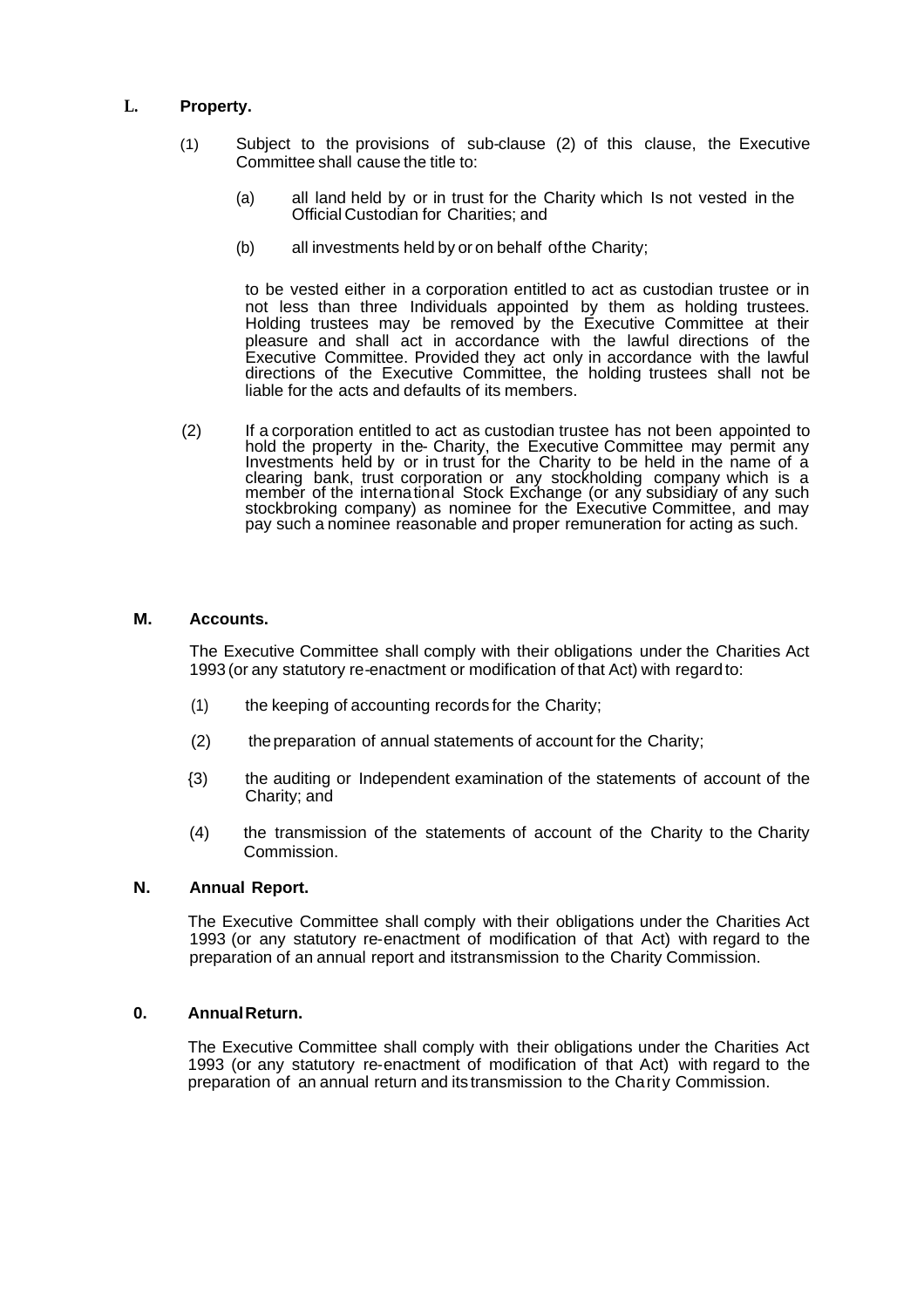#### **P. Annual General Meeting.**

- (1) There shall be an annual general meeting of the Charity which shall be held in the month of November in each year or as soon as practicable thereafter.
- (2) Every annual general meeting shall be called by the Executive Committee. The secretary shall give at least 21 days' notice of the annual general meeting to all the members of the Charity. All the members of the Charity shall be entitled to attend and vote at the meeting.
- (3) Before any other business·is transacted at the first annual general meeting the persons present shall appoint a chairman of the meeting. The chairman shall be the chairman of subsequent annual general meetings, but if he or she is not present, before any other business is transacted, the persons present shall appoint achairman of the meeting.
- (4) The Executive Committee shall present to each annual general meeting the report and accounts of the Charity for the preceding year.
- (5) Nominations for election to the Executive Committee must be made by members of the Charity in writing and must be in the hands of the secretary of the Executive Committee at least 14 days before the annual general meeting. Shouldnominationsexceedvacancies, electionshallbeby ballot

#### **Q. Special General Meetings**

The Executive Committee may call a special general meeting of the Charity at any time. If at least forty members request such a meeting in writing stating the business to be considered the secretary shall call such a meeting. At least 21 days' notice must be given. The notice must state the business to be discussed.

#### **R. Procedure atGeneral Meetings.**

- (1) The secretary or other person specially appointed by the Executive Committee shall keep a full record of proceedings at every general meeting of the Charity.
- (2) There shall be a quorum when at least one tenth of the number of members of the Charity for the time being is, or ten members of the Charity are, present at any general meeting.

#### **S. Notices.**

Any notice required to be served on any member of the Charity shall be in writing and shall be served by the secretary or the Executive Committee on any member either personally or by sending it through the post in a prepaid latter addressed to such member at his or her last known address in the United Kingdom, and any letter so sent shall be deemed to have been received within 10 days of posting.